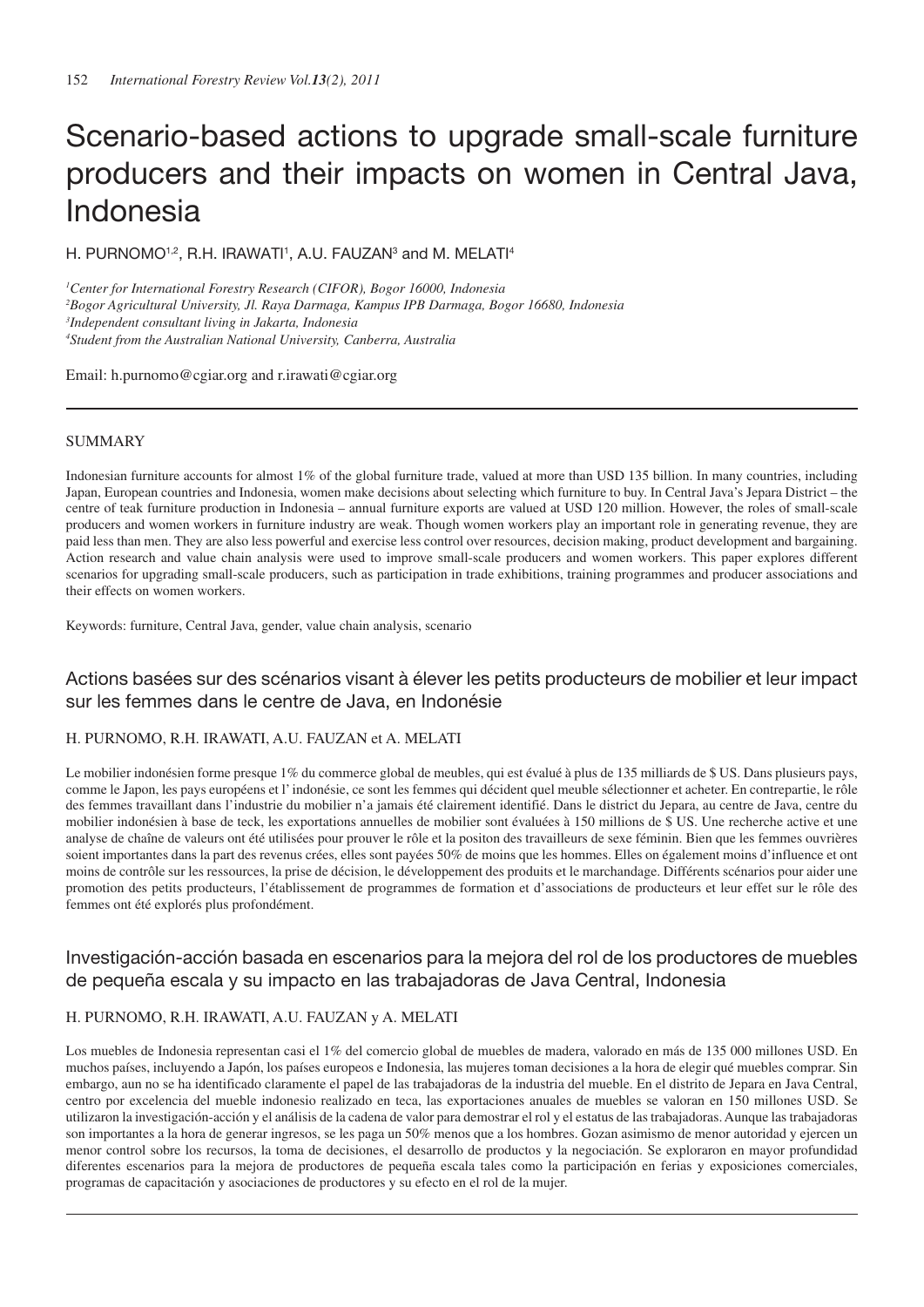#### INTRODUCTION

Furniture making is the most labour-intensive industry in forestry. In 2009, the global furniture trade accounted for USD 135 billion<sup>1</sup>, or approximately  $1\%$  of all world trade in manufactured goods. Furniture is a big business involving a large number of workers. Small and medium enterprises (SMEs) have such an important role in the furniture sector that any decrease in trading volume will increase poverty. Conversely, furniture industry growth will increase the number of jobs available, and likely reduce unemployment. Increasing added value in the domestic part of the industry's value chain would improve the quality of jobs and provide more decision making and participation to workers and smallscale employers. Surveys found there was decline of 20% of furniture producers in last five years (FVC 2011). International Labor Organization (ILO) highlights the urgency to maintain labor employment and improve livelihood in labor intensive industry such as furniture (Herr *et al. 2*006). Women are larger part of furniture workers particularly in finishing processes like sanding and furnishing (Ewasechko 2005). There is a need for improving livelihood of small-scale producers and women role in furniture industry due to the declining situation. However, upgrading small-scale producers and improving women' role are not trivial. The interdependency between large and small-scale producers as well as men and women make the situation is complex.

While the amount of added value in total is very high, its distribution is imbalanced. Purnomo (2009) demonstrates that overseas stakeholders added significantly more value than domestic stakeholders did in the production and trade of furniture for export. Furthermore, finishing and exporting companies take a greater portion of the added value than small-scale furniture producers and tree growers do. Both men and women are involved at all nodes along the furniture value chain. The furniture value chain has also seen rising levels of female employment. However, the role of women in the industry has yet to be clearly identified, and though women workers are important in generating revenue, they are paid less than men who work the same hours. They are also less powerful, exercising less control over resources, decision making, product determination and bargaining. This gender gap in earnings and the lack of women's voices in decision making at various stages of the value chain is happening all over the world, from Sub-Saharan Africa, South Asia and Southeast Africa to Latin America both in agricultural and non-agricultural fields (Fontana 2010).

In buyer-driven value chains, gender plays a significant role in both production and retail, as examples from the furniture industry in this study show. Many factories employ large numbers of women workers. They have taken advantage of existing gender relations to furnish a labour force capable of producing high quality products cheaply for export. In this study, we focused on the role of women in furniture value chain governance and the impact of interventions to upgrade

the value chain. Upgrading the furniture value chain is necessary to improve the livelihoods of small-scale producers and sustain the furniture industry. Upgrading means that a multidimensional process that aims at increasing the economic competitiveness of enterprises, as well as having a positive impact on social development (Herr *et al. 2*006). However, it does not necessarily improve the role of women working within it. Literature on value chain assessments provide many examples of this situation. A fisheries value chain evaluation study in Vietnam found that modernisation of its fishing ports was likely to reduce the demand for labour and remove the economic niches in fish marketing and processing that poor women occupy (ADB 2001). Fajardo *et al*. (2006) as cited in *Risgaard et al*. (2011) found that one project, funded by the Swedish development agency, on upgrading coffee and domestic livestock in Nicaragua did not include women in training and upgrading. Miller and Amato (2007) found that another project, funded by the US development agency, on strengthening porcine, pond and aquaculture value chains in Cambodia impacted negatively upon gender equality; the female-run businesses lacked mobility, which was the key factor for business success. However, Agarwal (2010) found in cases in India that women cooperate more in mixed groups than in all-female groups.

This paper describes action research, which aims to improve the relationship between women and men in the context of the furniture industry. The paper specifically answers three questions we posed in our research: 1) What roles do women have in different furniture value chain governance types? 2) How do specific interventions, such as trade exhibitions, training activities and setting up producer associations affect women's participation in the chains? And 3) How can the industry make value chain governance more open to women? Although this study was carried out in a specific district in Central Java, its findings can be used in other parts of the world in situations where culturally rooted industries' women workers are marginalised.

### CONTEXT AND METHODOLOGY

#### **Furniture in Jepara**

About 90% percent of the furniture industry in Indonesia is composed of small and medium enterprises (SMEs). In Jepara District, Central Java, the furniture industry contributes about 27% of the district's economy. Exports were valued at about USD 120 million in 2009. The government, however, has categorised the furniture sector as an industry in decline. The SMEs have a lower market position than the bigger players. Still, the livelihoods of millions of people along the value chain depend on the sustainability of the furniture industry (Ewasechko 2005).

A survey conducted in 2005 estimated that 15,271 furniture enterprises existed in Jepara (Roda *et al.* 2007). In five

<sup>&</sup>lt;sup>1</sup> All currency figures are in US dollars unless otherwise indicated.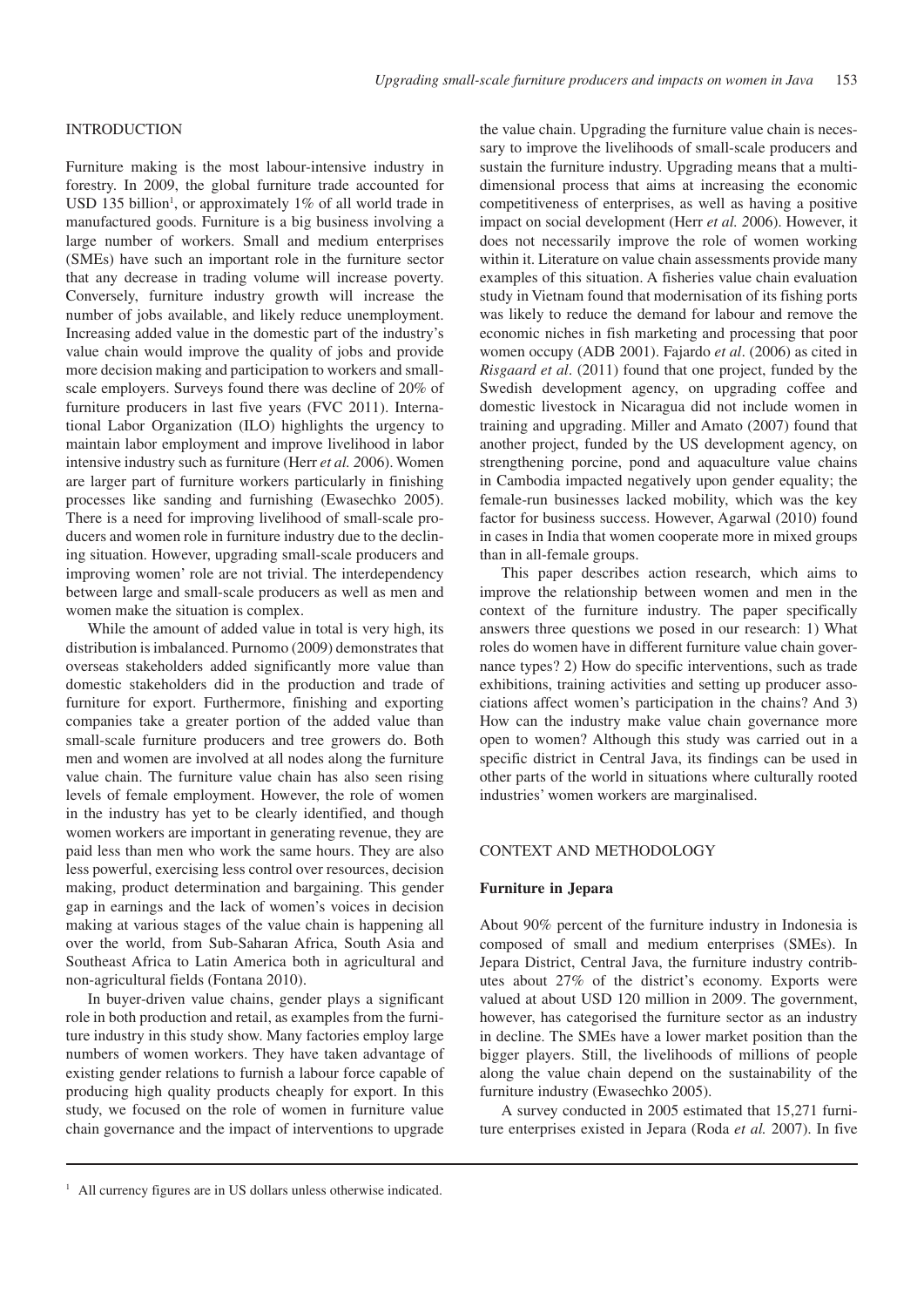years, the furniture market has changed substantially. A survey in 2010 found only 11,597 independent enterprises and 384 integrated enterprises. Independent enterprises, such as workshops or sawmills, focus on specific activities, while integrated enterprises are business units that integrate two or more activities, a workshop and showroom, or a log pond and sawmill, for instance (see Table 1). The number of furniture enterprises fell by 20% in the five-year period from 2005 to 2010 (FVC 2011). The distribution of furniture enterprises in Jepara and gender dominance are shown in Figure 1.

In Jepara, 98% of furniture workshops are classified as small-scale businesses 1.9% are medium-scale and 0.1% are large-scale. The Jepara furniture industry uses mostly teak and mahogany. Most workshops (89.5%) produce indoor furniture, while 7.8% produce outdoor furniture. The remaining workshops produce carvings, handicrafts and calligraphy (FVC 2011).

The use of teak in furniture making has long been a part of Javanese culture. Centuries of historical records dating back to the seventh century BCE describe the abundance of teak forests in Central Java and the formation of skilled carpentry groups. The Javanese consider teak and items made from teak a valuable part of their culture, a species apart from other types of wood. Local carvers and furniture makers absorbed the influences of Chinese, Indian, Arabic and European designers, producing to this day intricate designs and highly sought after furniture. The 17th century port city of Jepara, once a bustling centre of maritime commerce, remains today

TABLE 1 *Furniture enterprise types in Jepara (after FVC 2011)*

| <b>Type of business</b>   | <b>Number</b> | <b>Dominance</b> |
|---------------------------|---------------|------------------|
| Independent enterprises   |               |                  |
| Log pond                  | 726           | Male             |
| Sawmill                   | 101           | Male             |
| Dry kiln                  | 20            | Male             |
| Workshop                  | 8080          | <b>Balanced</b>  |
| Ironmongery               | 168           | <b>Balanced</b>  |
| Warehouse                 | 528           | Female           |
| Showroom                  | 1974          | Female           |
| Subtotal                  | 11,597        |                  |
| Integrated enterprises    |               |                  |
| Log pond and sawmill      | 137           | Male             |
| Workshop and showroom     | 78            | Female           |
| Workshop and dry kiln     | 71            | Male             |
| Workshop and log pond     | 37            | Male             |
| Workshop and warehouse    | 15            | Female           |
| Other integrated business | 46            | <b>Balanced</b>  |
| unit                      |               |                  |
| Subtotal                  | 2 3 8 4       |                  |
| Total                     | 11,981        |                  |

a major centre of furniture production in Central Java (Purnomo *et al.* 2009).

Business relations between furniture producers and their buyers are usually imbalanced: Buyers set prices and producers cannot negotiate better deals. These unfair relations are part of the legacy from Javanese court practices. Patron–client relationships among members of the Javanese royal household and their subservient carpenters have defined that imbalance since the seventh century when Queen Shima instructed her skilled workers to create specific furniture and art designs for her palace with no compensation. In 1700, Queen Kalinyamat encouraged her woodworkers to produce high quality furniture for international trade, as did the Indonesian heroine, Kartini in 1800, who helped promote their work to Europeans with whom she corresponded. Patrons supported woodworkers by instructing product designs, opening access to markets, and ensuring steady orders. Their role was often considered 'godly', highly honoured and never questioned. These patron–client relationships are still present in modern day relations between buyers and Indonesian furniture producers (Purnomo *et al.* 2009). Although the relationship was imbalanced, Queen Shima and Queen Kalinyamat were very powerful women who ran their kingdoms. Women were very powerful at that time.

#### **Methodology**

In defining 'gender' our study understands it to be a social construct of the differences between women and men, not a matter of sex (Kabeer 1999). Gender is about how society gives meaning to differences in femininity and masculinity, and the power relations and dynamics that result (Laven *et al.*  2009 in Riisgaard *et al.* 2010). A gender role is defined as a set of perceived behavioural norms associated particularly with males or females, in a given social group or system. It can be in the form of division of labour by gender (Peter 2006). Gender relations are also defined as the social construction of roles and relationships between men and women in a community or system (Baden *et al.* 1998 as cited in Risgaard *et al*. 2011).

We used secondary data collection, value chain analysis (VCA) and action research to understand the role and position of women workers in Jepara's teak value chain, and their struggle to earn more for their labour and move into more specialised and higher paying jobs within the industry.

Kaplinsky and Morris (2001) characterise market-based governance as having many customers and suppliers, where repeat transactions are possible, but information flows are limited, and no technical assistance occurs. In a balanced network, a supplier has many customers, much information flows in both directions, and both sides regularly solve problems through negotiation. In a directed network, a primary customer takes at least 50% of a manufacturer's output, the customer defines the product and provides technical assistance; and information flows are imbalanced. Hierarchical governance is characterised by vertical integration, customers owning supplying businesses, and manufacturers having limited autonomy to make independent decisions.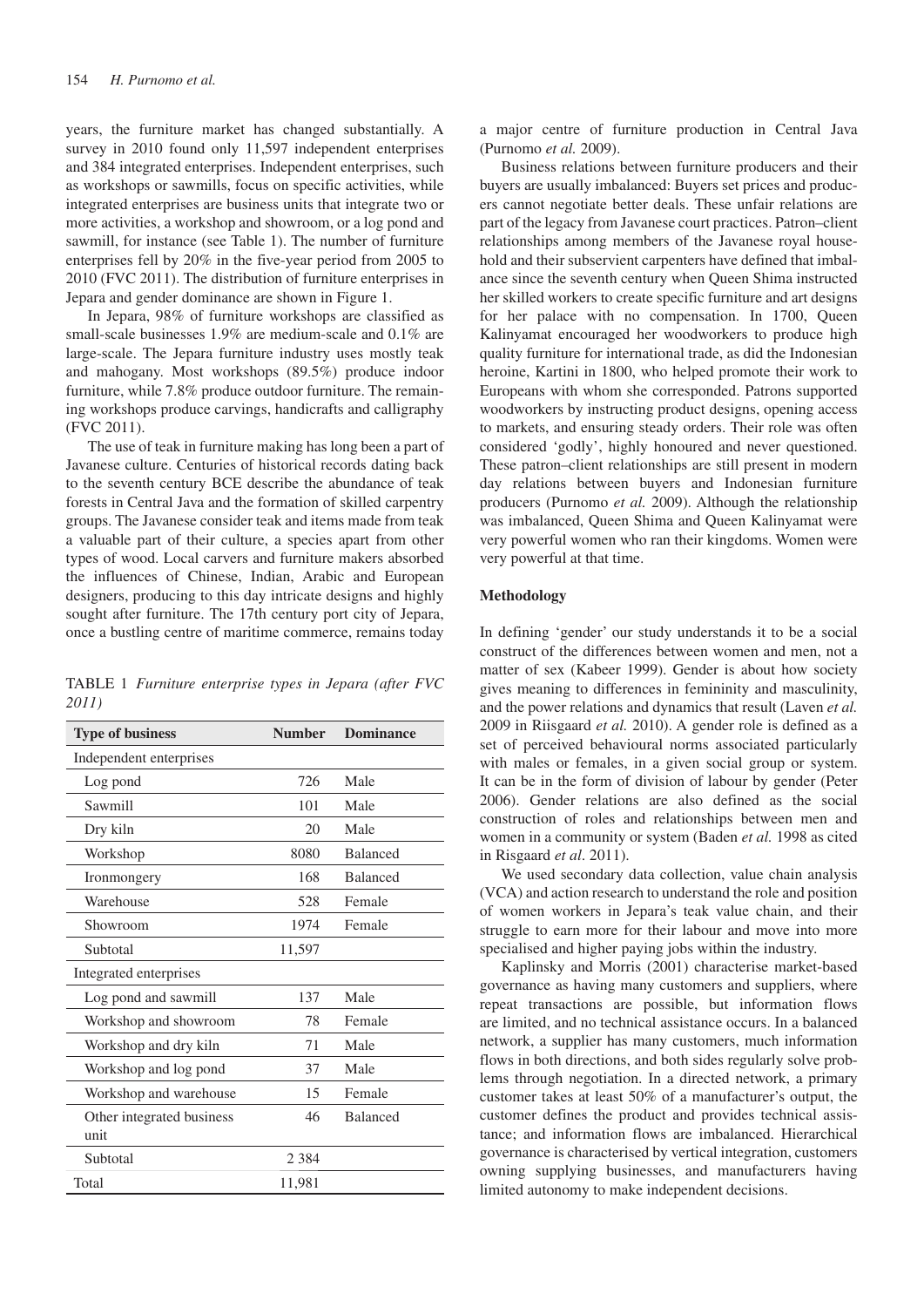



Action research (AR) is a process through which members of a community identify a problem, collect and analyse information, and act upon the problem to find solutions and to promote social and political transformation with support from an external facilitator (Selener 1997). We, as researchers and facilitators, collaborated with community members or stakeholders and perceived them as co-researchers in the AR. Action research uses a cycle of reflection, planning, action and monitoring (see Figure 2). McIntosh (2010) emphasises the creativity of reflection in AR processes.

During the reflection phase, researchers established communications through field visits to identify stakeholders and study furniture value chains. We identified the stakeholders and the gaps and problems they face. Value chain analysis has emerged as a novel approach for understanding how power, benefits and costs are embodied and distributed to various actors, men and women. (Kaplinksi and Morris 2001).

During the planning phase, stakeholders developed scenarios for resolving the problems they identified. Planning took place in a participatory manner, guided by recommendations from the reflection phase. During the action phase stakeholders prioritised and executed the planning in a participatory manner with the aim of creating a balanced value chain. Local stakeholders devised a set of indicators,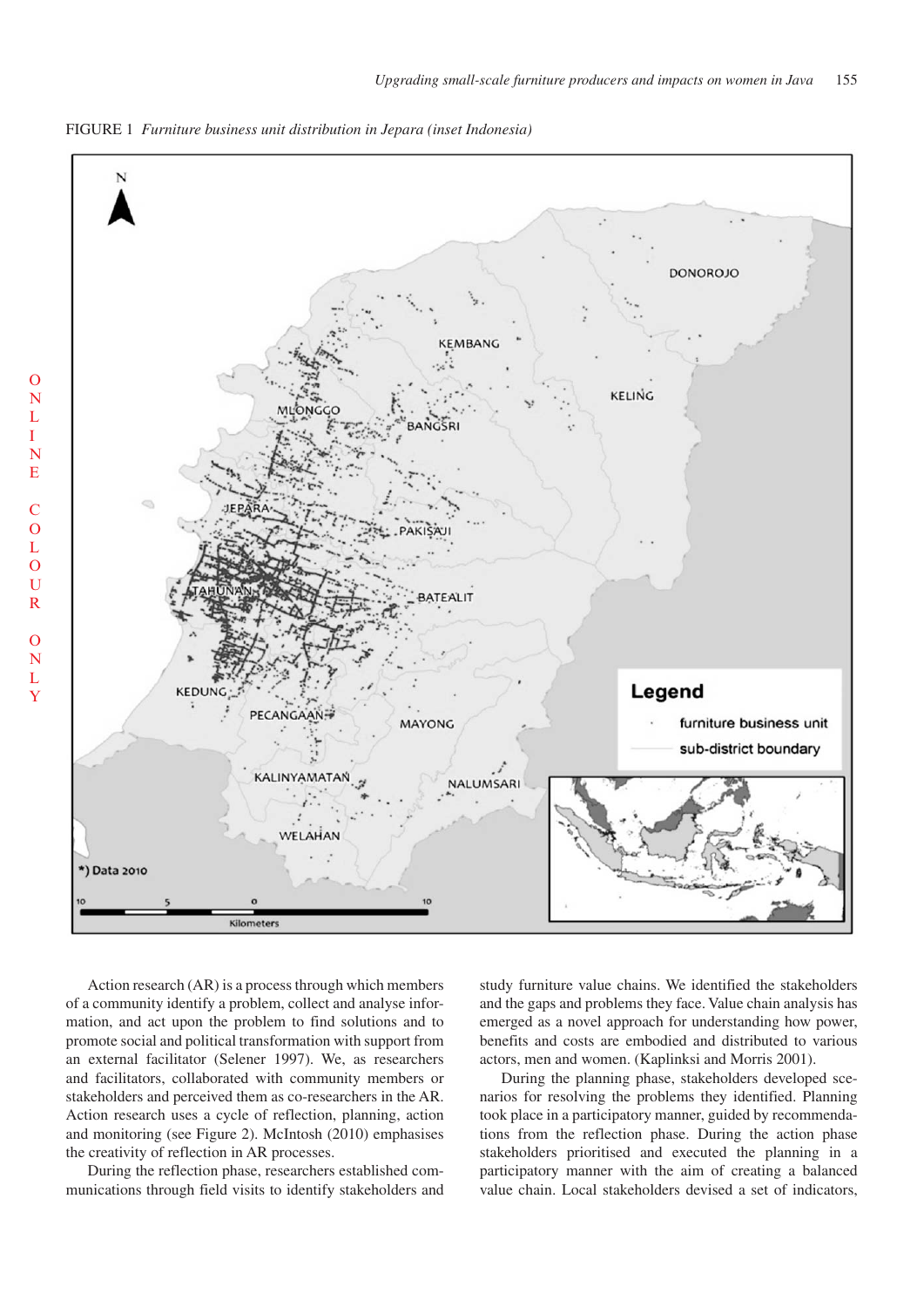FIGURE 2 *The reflection-planning-action-monitoring loop used for upgrading*



Y

O N

I

which was used in the monitoring phase to evaluate implementation of the plans.

Furniture producers, where women workers are located, are involved in relationships with other actors to deliver their products to consumers. Four scenarios were developed for improving the role of small-scale furniture producers: moving up, organising SME associations, collaborating down and developing green products. These scenarios were developed into action plans, and implemented to strengthen the role of small-scale producers. The impacts of these scenario-based interventions on women workers were scrutinised. Twelve people – eight women and four men – participated in focus group discussions to assess how the scenario-based actions (organising an SME association, moving up, collaborating down and creating green products) proposed in the value chain studies affected women's roles in the furniture value chain. First, participants explored what type of value chain governance women were most comfortable with. Second, participants were questioned whether the action taken impacted and potentially impacted women, also discussed possible scenarios for empowering more women. During the discussion we supported women to express their ideas freely and allocated more time to women to speak up.

# RESULTS

#### **Furniture value chain governance and gender roles**

Our value chain analysis, as the reflection phase of action research, focused on governance mechanisms in the chain, as governance would ultimately determine which intervention strategies stakeholders would choose. Four types of value chain governance were found in Jepara: market-based, balanced network, directed network and hierarchical.

The value chain in Jepara exhibits four governance types at different parts of the chains (see Figure 3). The governance type among finishing companies that also act as exporters and importers/global brokers is a directed network. However, when the import companies and finishing companies are owned by a single owner, the governance type becomes hierarchical. The finishing companies receive instructions from global buyers about specifications and design. The global buyers are subsidiaries of overseas retailers. Very few finishing companies develop their own designs. These enterprises were protective of their business information and careful not to risk others imitating their designs for mass production. Some finishing companies own showrooms in Jepara and other cities. However, exporters were driven by importers and global brokers, which were in directed network relationships with international retailers.

Small-scale producers are in a directed network relationship with domestic brokers. The brokers have become the small-scale producers' main customers and take more than 50% of their products. The brokers can easily shift from one producer to another. This condition has resulted in a directed network type of governance between exporters and smallscale producers. In some situations, the relationship has become hierarchical when exporters exercise more control over small-scale producers who are hired directly by exporters. Few small-scale producers have their own showrooms. Mechanised furniture producers have a better position in the value chain. They are in a balanced network with the next enterprises along the value chain; global brokers and importers.

The relationships between small-scale producers on one side and sawmill owners and wood retailers on the other are market-based. They are connected based on market principles, since there are many of them. No single enterprise controls transaction or price. Small-scale producers can freely buy wood from retailers. When they have enough money they often seek retailers from all over Java. However, if they have less money, they tend to acquire wood on credit from nearby retailers. They are also free to choose which sawmill will saw their logs.

Wood retailers and tree growers operate in a directed network. Perhutani, the state-owned plantation forest company, has more control and power than wood retailers have, and consequently determines pricing and quality. With about 1 million hectares of teak plantations, Perhutani is a large teak grower and dominates its position in the value chain. Community-based agroforestry, which is small in scale, is less powerful than wood retailers, who control the forest farmers participating in community-based agroforestry.

Both men and women are involved in all six furniture value nodes including furniture retailers, finishing companies and exporters (furniture warehouses), small-scale furniture workshops, sawmills, wood retailers and forest plantations. However, women are more concentrated in warehouses than anywhere else along the value chain. In the warehouses women sand, hand paint and hand varnish furniture pieces – rarely using spray guns – and wrap them for shipping. In the furniture workshops women also carve and source furniture materials, mainly by telephone. Women are also involved in bookkeeping and record keeping, managing cash payments and customer relations and overseeing the quality of finished products. Men's work along these six nodes is distinct from that of women. They design furniture, source furniture materials by travelling around, lift logs and pieces of furniture,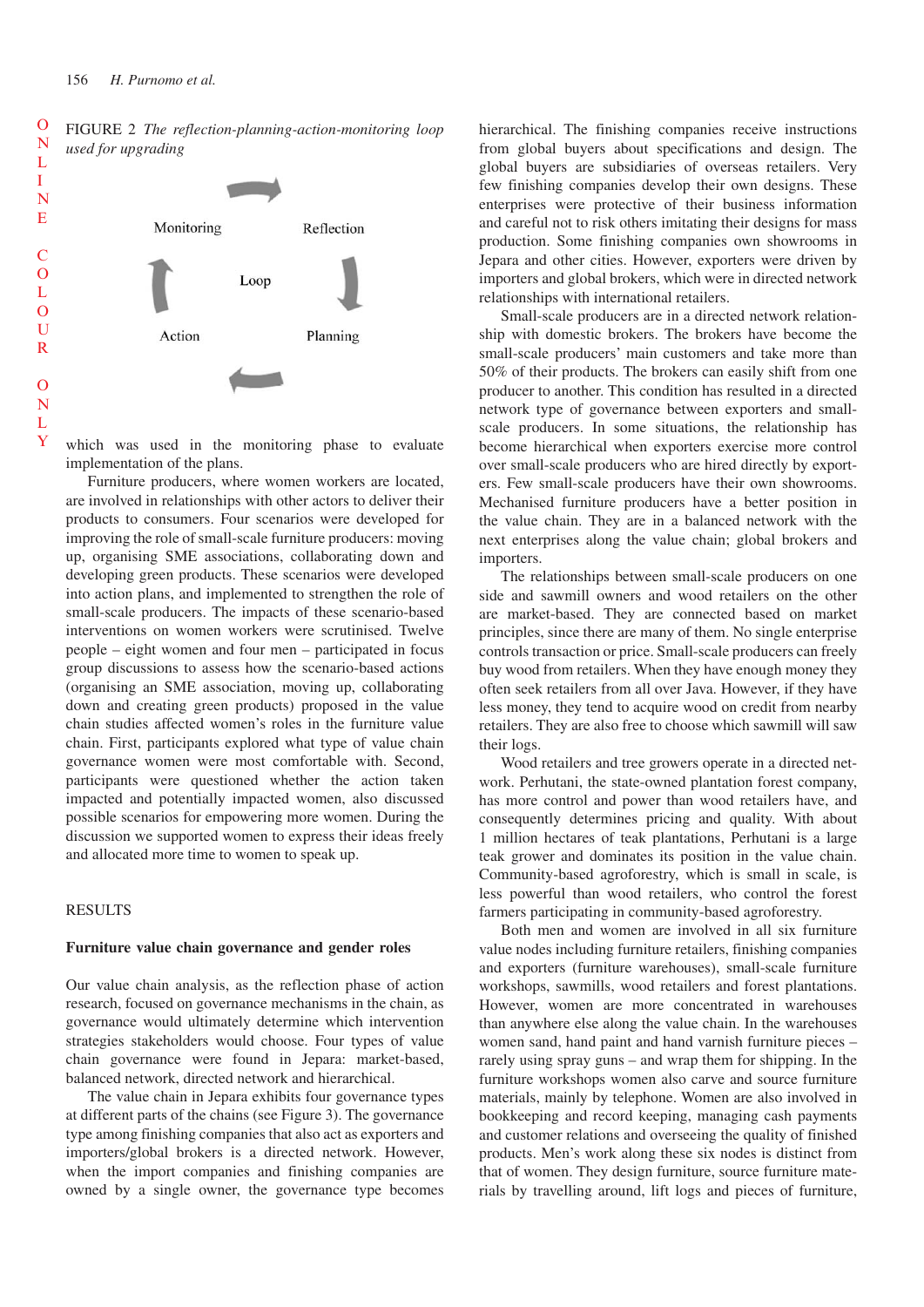



mill timber, maintain sawmill equipment, do carpentry, carve and pack heavy articles. Men also sand with sanding machines, repair cracks and apply spray finishes. Some activities usually carried out by men are sometimes done by women, for example marketing, pricing, making furniture catalogues and deciding where to re-invest profits (Nansereko 2010).

Although both men and women are active in the furniture value chain, men make more decisions and work in better paying jobs. Women are perceived to lack furniture-making skills, and are also perceived to be risk averse. Some work, for instance operating complex machinery, is considered too risky for women. Another reason is the cultural division of labour; men make money while women tend the home, cook food and educate children (Nansereko 2010). Consequently, men's voices are heard much more than women's are.

In the mixed-gender focus group discussions, all women said their roles in the value chain were strong, but only some of the men agreed. From 12 participants, seven of eight women thought their role was strong, and one woman thought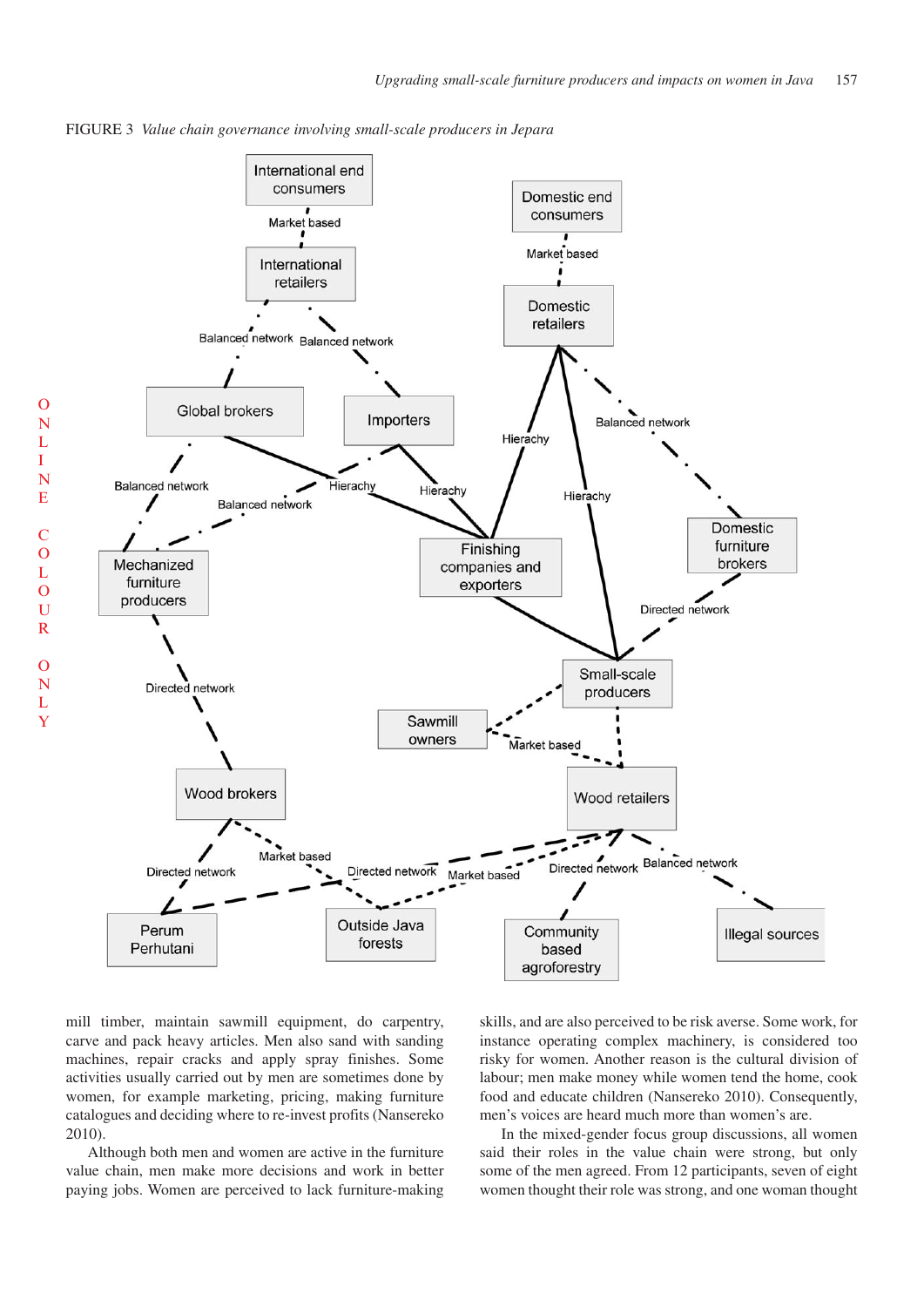their role was very strong. Two of four men perceived the role of women as medium, and the other two male participants perceived it as strong.

Female participants said that although physically women are weaker than men are, in fact women work at different nodes in the chain than men do. In certain nodes, including finishing, participants said women can do a better job than men. Other comments included, 'women can do anything,' and 'women, although they should be responsible for working at home, could work in many parts of the furniture business.' Male participants also said women's role in the value chain is quite strong as they have a role at each node, and added that women also function as motivators and are good team leaders.

Table 2 shows participants' scoring of the strength of women's roles by governance type. The figures represent the number of participant votes. Two participants did not answer, so the scores only reflect the views of 10 participants. Women were perceived to have a stronger role in market-based relationships with the highest median score, and the weakest role in the hierarchical relationships. The balanced and directed network scores were in between. Participants also said marketbased relationships provide better profit opportunities for furniture companies, and more freedom and lack of restrictions for women. By freedom they meant women have more space to arrange their time and take care of their families. They said that hierarchical and directed network value chain types result in less risk for women. They liked the marketbased value chain type, but did not like the market risk.

#### **Scenario-based actions**

Small-scale furniture producers have established the Small-Scale Furniture Producers Association (APKJ) in

TABLE 2 *Strength of women's roles in value chain types*

Jepara District. The association's vision is to improve smallscale furniture producers' potential to make them more independent and competitive in the global market, and to empower APKJ members for the prosperity and advancement of the Jepara furniture industry. Its mission is to improve small-scale furniture producers' bargaining skills, create fair market prices and facilitate access to credit.

Table 3 lists actions in the agreed scenarios. In all these scenarios, we did not distinguish between men and women, and perceived and treated them equally.

The association facilitates collective action and is recognised by the Jepara District Government, which involves it decision-making processes. An indication of this recognition has been the Jepara District Government inviting APKJ to many of its important meetings and exhibitions. Small-scale producers have used this association to channel their voices in decision-making processes and balance their power *vis-à-vis* large companies.

In the moving up scenario, producers would change position within the chain. This scenario encourages small-scale producers to move up to the higher stages in the value chain, to also function as furniture brokers, finishing companies and exporters. To realise this scenario, APKJ has held exhibitions in Jepara, Jakarta and Bogor to develop ties with potential buyers. APKJ practiced selling and attracting buyers interested in business contracts. Some buyers have since visited Jepara for further negotiations. The association has also developed collective marketing through the Internet at http:// www.javamebel.com. Small-scale producers have used this portal to market their products.

Participating in international exhibitions is part of the annual programme of the Jepara APKJ. With support from CIFOR and the Indonesian Ministry of Forestry's Forestry

| <b>Type</b>      | <b>Most frequent score</b> |      |               |               |                    |                            |  |
|------------------|----------------------------|------|---------------|---------------|--------------------|----------------------------|--|
|                  | <b>Very weak</b>           | Weak | <b>Medium</b> | <b>Strong</b> | <b>Very strong</b> | <b>Most frequent score</b> |  |
| Market based     |                            |      |               |               |                    | strong                     |  |
| Balanced network |                            |      |               |               |                    | medium to strong           |  |
| Directed network |                            |      |               |               |                    | strong                     |  |
| Hierarchical     |                            |      |               |               |                    | medium                     |  |

| TABLE 3 Selected actions for each scenario |  |  |  |  |  |
|--------------------------------------------|--|--|--|--|--|
|--------------------------------------------|--|--|--|--|--|

| <b>Scenario</b>        | <b>Action</b>                                                                                                                                                                                                                                                  |
|------------------------|----------------------------------------------------------------------------------------------------------------------------------------------------------------------------------------------------------------------------------------------------------------|
| <b>SME</b> association | • Establishment of Jepara Small-scale Producers Association (APKJ)<br>• Management training                                                                                                                                                                    |
| Moving up              | • Participation in trade exhibitions in Jakarta and Jepara<br>• Internet marketing portal: javamebel.com<br>• Workshops e.g. CHAFTA (China-ASEAN Free Trade Agreement), structure of furniture industry<br>• Training – marketing, quality control and finance |
| Collaborating down     | • Negotiation with farmers to plant trees<br>• Participation in tree planting                                                                                                                                                                                  |
| Green products         | • Chain of custody training $(CoC)$                                                                                                                                                                                                                            |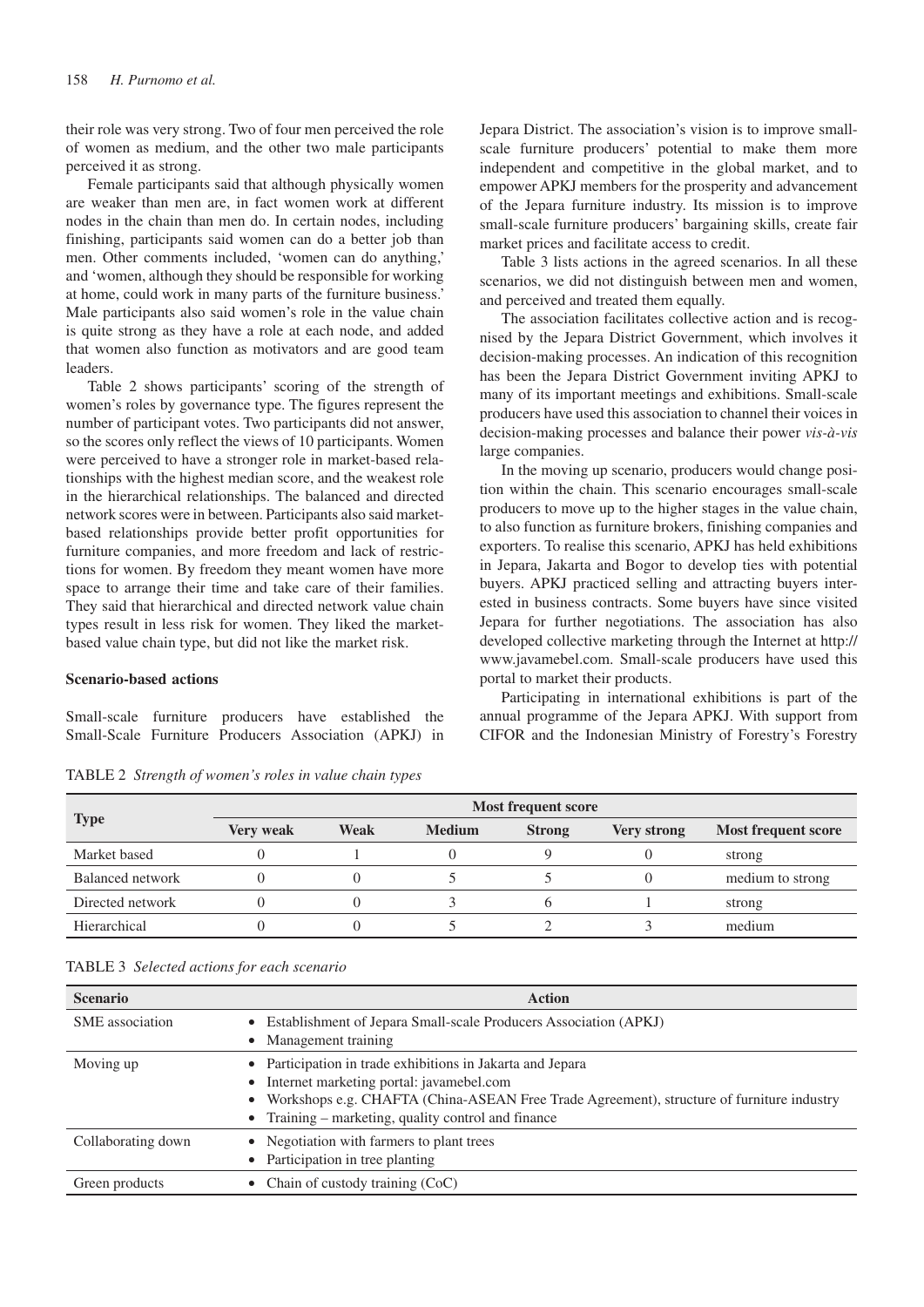Research and Development Agency (FORDA), it managed two booths at an Export Products Exhibition at the Jakarta International Expo in Kemayoran, Jakarta, on 13–18 October 2010. APKJ association members gained practical experience interacting directly with international buyers. Both booths attracted many visitors, particularly during the first three days of the expo. The outdoor furniture booth took in more enquiries than the indoor furniture booth. At the outdoor furniture booth, foreign buyers asked practical questions about production capacity and tendering. The booths attracted around 500 visitors, and APKJ collected some 100 names and contact details.

APKJ members gained additional experience from the international exhibition because they observed other exhibitors' booth set-ups and client rapport. APKJ used the opportunity to promote its online store, javamebel.com. The expo showcased many wood products and other items combining wood with iron, aluminium, rattan and synthetics. Some booth visitors asked about prospective suppliers for their companies. Other visitors proposed cooperation or collaboration.

In the collaborating down scenario, small-scale producers would collaborate with wood traders and tree growers. Awareness has been raised and a preliminary study conducted to develop partnerships between furniture producers and forest farmers. APKJ negotiated with tree farmers to plant teak in their neighbourhood, and was involved in planting trees with a student nature lovers' association to green Jepara.

In the green product scenario, various companies along the value chain would produce and sell eco-labelled furniture from certified timber, relying on coordination up and down the chain. Certification training for small-scale producers was conducted in collaboration with the Indonesian Ministry of Trade on 27–29 July 2010. This vision to produce certified furniture has been disseminated among small-scale producers. Thirty APKJ members participated in the training. They learned new ways of thinking about certified timber that

| TABLE 4 Impacts of actions in each scenario on women |  |  |  |
|------------------------------------------------------|--|--|--|
|                                                      |  |  |  |

they could share with their colleagues and other association members.

#### **Assessment of impacts on women**

The focus group participants were asked about their perceptions of the impacts (Table 4) and potential impacts (Table 5) of each scenario on women. Most participants believed that all scenarios provided favourable impacts for women, although the moving up scenario would affect women more than the other scenarios. This means that having closer ties to furniture buyers would benefit women as well as men, due to the fact that women prefer the market-based value chain scenario. The other three scenarios received similar scores, showing a medium impact on women.

Participants also were asked which scenarios could create better impacts in the future. All scenarios, including SME association, collaborating down, and green products could potentially bring about strong impacts for women if they were better implemented. For instance, having a specific forum for women only under the SME association scenario is likely to produce stronger impact. Participants proposed that an *arisan* could constitute such a forum. An *arisan* is a popular social activity among women in Indonesia. *Arisan* members put money in a collective pot on a regular basis, every month or week. The group holds a draw and the winner takes the pot. *Arisan* is an effective way for women to meet regularly, and women were found to cooperate more effectively in an all-female group than as the minority in a mixed group.

Training and skills workshops designed specifically for women on product quality management, financial management, marketing, information technology and finishing will boost the likely impact of the moving up scenario. However, this does not mean that its implementation so far has failed to offer improvements for women. Rather, the participants described ways to improve future impact.

| <b>Favourable impact</b> |     |               |               |                    |                   |  |
|--------------------------|-----|---------------|---------------|--------------------|-------------------|--|
| <b>Very low</b>          | Low | <b>Medium</b> | <b>Strong</b> | <b>Very strong</b> | <b>Score Mode</b> |  |
| $\theta$                 |     |               |               |                    | strong            |  |
| $\theta$                 |     |               |               |                    | medium            |  |
| $\Omega$                 |     |               |               |                    | medium            |  |
|                          |     |               |               |                    | medium            |  |
|                          |     |               |               |                    |                   |  |

TABLE 5 *Potential impacts of actions in each scenario on women's roles*

|                        | <b>Potential impact</b> |     |               |               |                    |                   |  |  |
|------------------------|-------------------------|-----|---------------|---------------|--------------------|-------------------|--|--|
| <b>Scenario</b>        | <b>Very low</b>         | Low | <b>Medium</b> | <b>Strong</b> | <b>Very strong</b> | <b>Score Mode</b> |  |  |
| Moving up              |                         |     |               |               |                    | Strong            |  |  |
| <b>SME</b> association |                         |     |               |               |                    | Strong            |  |  |
| Collaborating down     |                         |     |               |               |                    | Strong            |  |  |
| Green product          |                         |     |               |               |                    | Strong            |  |  |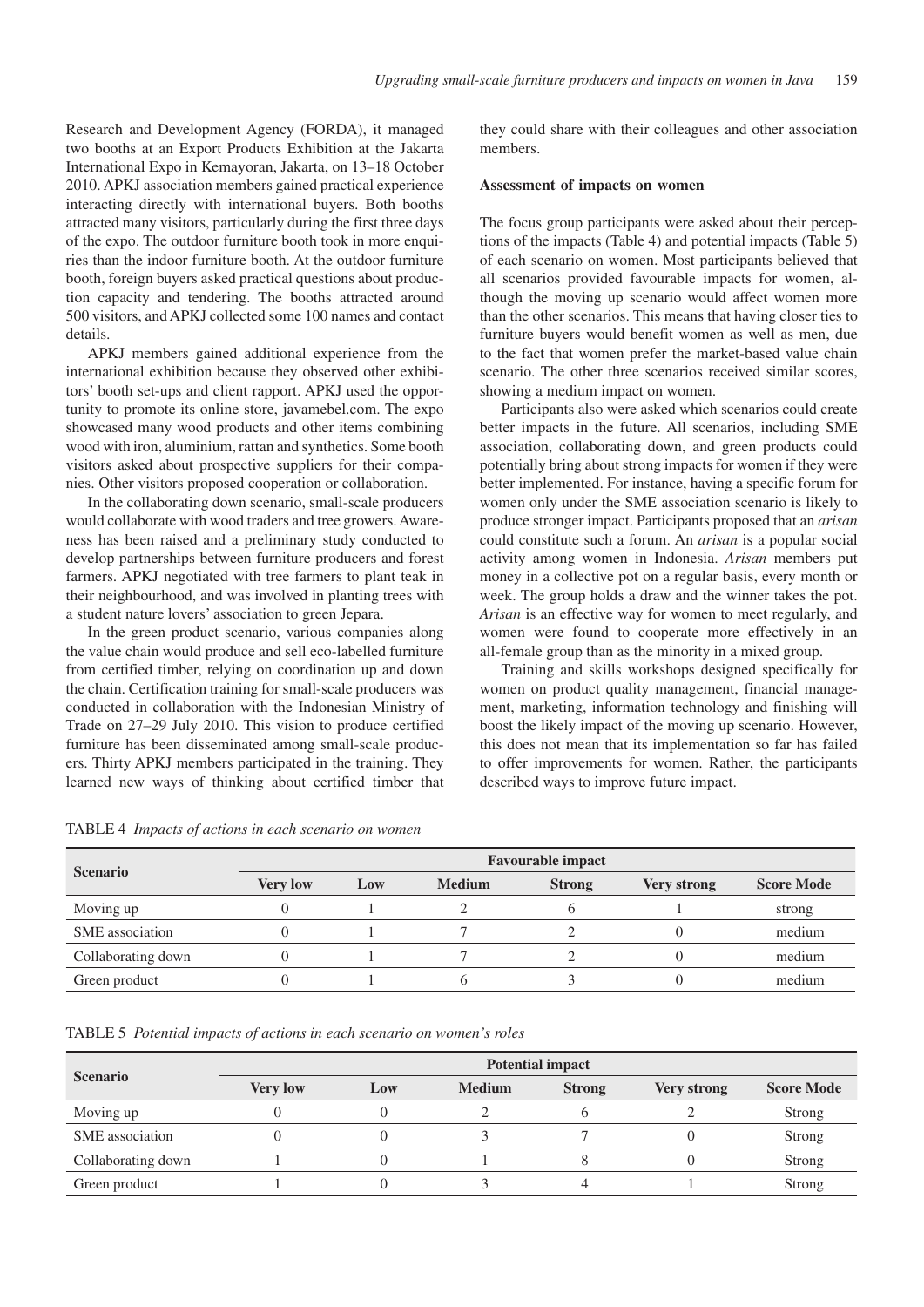#### DISCUSSION

Gender analysis is essential to a comprehensive value chain analysis. In the furniture value chain studied, with rising levels of female employment, both men and women are actively involved in activities along the chain. Gender is thus an integral element in how each of these activities is performed, and their interconnections from furniture conception and design through to the final stage of retail purchase.

Governance is another critical area of value chains analysis (Muradian and Pelupessy 2005). Much of the focus is on the power of companies at different nodes of the value chain to control or govern upgrading activities, and the terms on which different firms participate within the chain. Women normally occupy a subordinate position relative to men within power relations. If governance is linked to the power of one company over another, it might also be linked to women's concentration in particular types of company relative to others within the value chain. Governance in value chains takes place not only between companies, but also within them. The power to govern upgrading activities in a context in which women occupy a subordinate position in the gender hierarchy within the company can facilitate the enhancement of economics.

Women participants said they preferred a market-based value chain because in it they earn more money. However, at the same time they worry about market uncertainties. These are general economic concerns about trade-offs between risk and earning power.

We conducted all phases of the action research in a participatory manner, but we did not differentiate between female and male participants. In implementing the four scenarios, we did not avoid men-dominated activities. Men dominate the furniture industry and people perceived this dominance as natural. There is a 'social acceptance' of women as flexible workers because of their ties to the household, carrying the burden of multiple roles. As researchers, we did not pay specific attention to women. In other words, we followed existing norms. This research checked whether our non–gender sensitive scenario-based actions would impact negatively upon women.

For instance, the Small-scale Furniture Producers Association (APKJ) established in Jepara was not specifically aimed at men or women; it was set up as a gender-neutral organisation. Once the APKJ board realised the differences of women's roles in these businesses, they tried to involve women in their activities. However, some restrictions still apply to women who do participate. The norms in Jepara discourage women from going out on their own at night and women are often uncomfortable attending predominantly male meetings.

According to Risgaard (2010), findings in Vietnam and Cambodia suggest that by paying specific attention to women workers in the value chain they can experience positive impacts. Training and capacity building activities, for instance, are commonly targeted at men, who have access to new knowledge and skills. When men are targeted, they tend to accumulate more knowledge and skills, while women, who participate more passively, tend to accumulate less. Ultimately, the gap between men and women often widens after such interventions.

In Jepara, we did not target the interventions specifically at men or women, but despite the generic interventions being dominated by men, they had strong positive impacts on both men and women. We did not find that generic interventions widened the gap between men and women. Women did not complain of being marginalised by the absence of specific women-only activities during the action research.

These results can be explained by the context of home industries in Jepara. In every small-scale enterprise, men and women work closely together and working arrangements reflect family structure. The father can act as the head of the enterprise, the mother as treasurer and secretary and their children make up the primary labour force. If necessary the enterprise will hire other workers, but the structure will remain familial. Since the enterprise is basically a household the information flow among household members is high. This explains why knowledge and skills obtained by the father are easily distributed to women in family businesses.

Few firms are headed by women, who participated in our action research activities, but did not take a leading role in any actions. The gender imbalanced norms are still attributed mostly to women. They have limited access to many economic activities because women are more responsible for household tasks, such as caring for children, preparing family meals and tending the home, termed reproductive (unpaid) work. Men, on the other hand, are responsible for earning money, being the main breadwinner for the family, termed productive work. In this case, the furniture value chain in Jepara reflects the socially derived gender division of labour and is situated at the intersection between productive (paid) and reproductive (unpaid) work (Elson 1999 in Barienthos *et al.* 2003).

This situation supports our assumption that generic intervention is acceptable but not empowering for women. Non-gender sensitive intervention does not lead to negative effects for women, it just maintains existing gender relations. It does not empower or disempower women. Empowerment can be defined as 'a process by which those who have been denied the ability to make strategic life choices acquire the ability to do so' (Kabeer 1999). In relation to women and value chains, empowerment is about changing gender relations in order to enhance women's ability to shape their lives. Clearly the actions we conducted did not enhance women's ability to shape their lives.

Positive impacts for women can be enhanced if actions specifically designed for women take place, such as skills training directed at women's activities (Fontana 2010). Training in furniture sanding, for instance, will impact upon women rather than men. Women will likely prefer halfday rather than full-day training schedules because of their household responsibilities. However, since women prefer market-based value chains and they are impacted upon more by moving-up actions, marketing training would provide a better impact for women if it was designed specifically for them.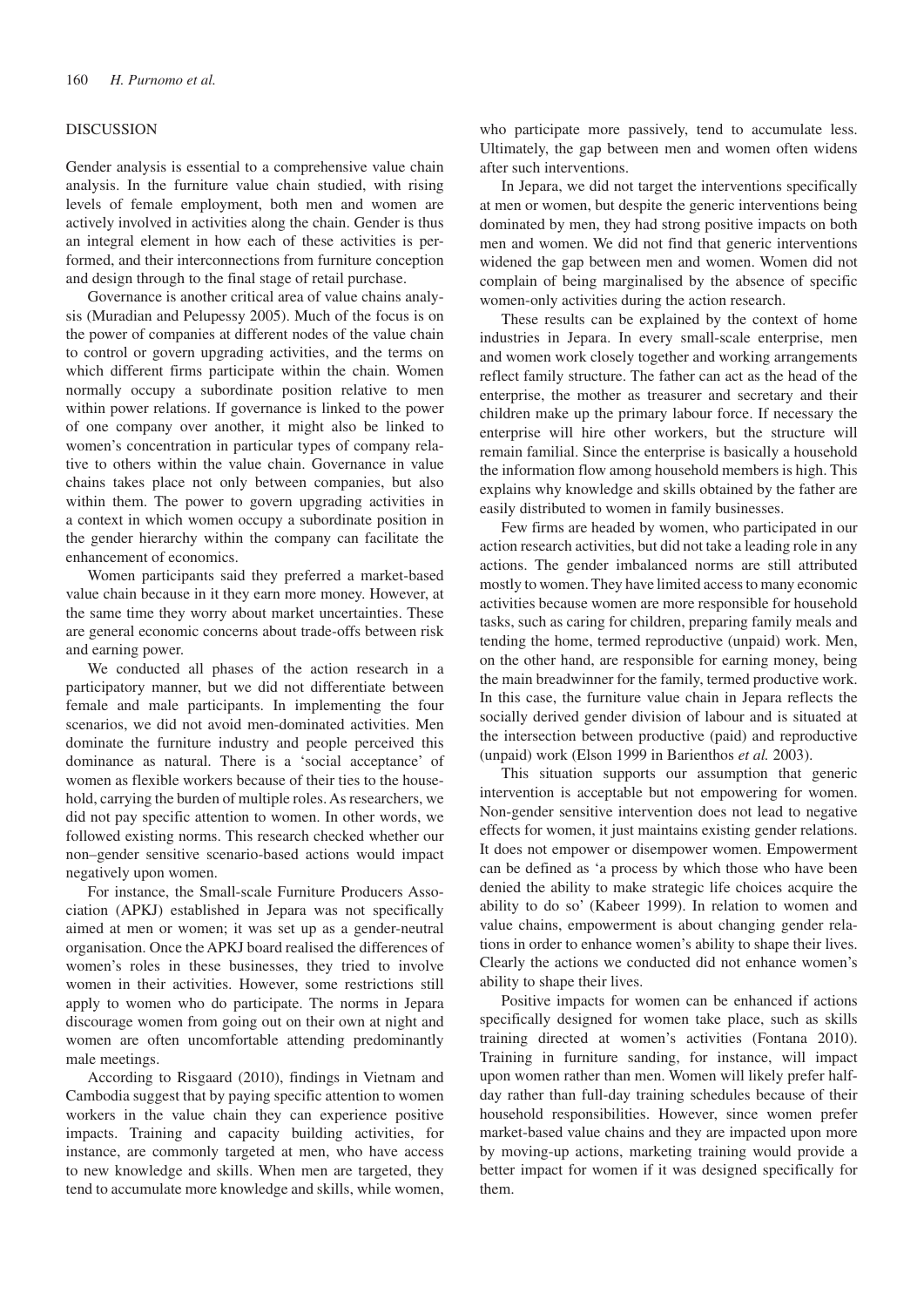Social dialogue needs to be facilitated by promoting institutions that represent women's and men's interests equally (Fontana 2010). Such dialogue is not only about jobs and work – as it usually combines productive work with reproductive activities – but also about culture and religion. The imbalanced roles of women and men in the furniture industry only reflect a broader social context. It is necessary to look more deeply into social and religious contexts and find means for social transformation. Many engrained industries are influenced by cultures and religions, and the furniture industry in Jepara could be a frontier for social transformation.

## **CONCLUSION**

Applying an action research model helps structure furniture upgrading into four phases: reflection, planning, action and monitoring. In the reflection phase, four types of value chain governance were identified: market-based, balanced network, directed network and hierarchical. To improve the role of small-scale furniture producers, four scenarios were developed: moving up, organising SME associations, collaborating down and developing green products. The scenarios were developed into action plans and implemented.

From the Jepara gender study we conclude that: (a) there was no verification of women workers' preference to be secure in value chain governance, in fact, they prefer a market-based relationship; (b) understanding women's position and preferences in a value chain helps in designing actions that have a greater impact upon them; and (c) non gender sensitive interventions stabilise and do not contribute to change in their gender relationships. We also found that women in Jepara are more cooperative in all-female groups. The strength of a value chain approach in the furniture industry is its aim to analyse all aspects of production and marketing through to consumption, but the totality of that analysis can only be achieved if gender is included. Specific actions designed for women are recommended to improve gender relations.

# ACKNOWLEDGEMENTS

The study was conducted under the project of "Mahogany and teak furniture: action research to improve value chain efficiency and enhance livelihoods (FST/2007/119) 2008–2013" funded by Australian Centre for International Agricultural Research (ACIAR). Opinions expressed herein are solely of the authors and do not necessarily reflect the official views of their institutions.

# **REFERENCES**

AGARWAL, B. 2010. *Gender and Greeen Governance: The political economy of women's presence within and beyond community forestry*. Oxford Univeristy Press, Oxford, UK. 488 p.

- ASIAN DEVELOPMENT BANK (ADB). 2001. Special Evaluation Study on Gender and Development. 121 p.
- BARIENTHOS, S. 2001. Gender, Flexibility and Global Value Chains. Institute of Development Studies. *IDS Bulletin* Vol 32, no. 3.
- BARIENTHOS, S., DOLAN, C., TALLONTIRE, A. 2003. A gendered value chain approach to codes of conduct in African horticulture. *World Development* **31**(9): 1511– 1526.
- EWASECHKO, A.C. 2005. *Upgrading the Central Java Wood Furniture Industry: A Value-Chain Approach*. ILO, Manila. 42 p.
- FONTANA, M. with PACIELLO, C. 2010. Gender dimensions of agricultural and rural employment: Differentiated pathways out of poverty *(Part I).* FAO, Rome. 209 p.
- FVC (Furniture Value Chains). 2011. Improving capacity of small-scale furniture producers to increase profit share: Institutions, certification and collective marketing. *Furniture Value Chains News* No. 4. CIFOR, Bogor.
- HERR, M.L., HULTQUIST, I., ROGOVSKY, N. & PYKE, F. 2006. *A Guide for Value Chain Analysis and Upgrading*. Rome, ILO.
- KABEER, N. 1999. Resources, Agency, Achievements: reflections on the measurement of women's empowerment. *Development and Change* **30**: 435–464.
- KAPLINSKY, R. & MORRIS, M**.** 2001. A Handbook for Value Chain Research, paper prepared for the IDRC. IDS. Available at: http://www.inti.gov.ar/cadenasdevalor/ manualparainvestigacion.pdf. 31 January 2010. 109 p.
- MCINTOSH, P. 2010. *Action Research and Reflective Practice: Creative and visual methods to facilitate reflection and learning*. Routledge, New York. 189 p.
- MILLER, T.F. & AMATO, P.W. 2007. Evaluation of the Cambodia Strengthening Micro, Small and Medium Enterprise Program. USAID. Cambodia. 27 p.
- MURADIAN, R. & PELUPESSY, W. 2005. Governing the coffee chain: The role of voluntary regulatory Systems. *World Developmen* **33**: 2029–2044.
- NANSEREKO, S.C. 2010. A gender perspective to value chain analysis for wood-furniture industry upgrading: a case of Jepara, Central Java, Indonesia. Thesis for Department of Forest and Landscape Planning; Faculty of LIFE Sciences; Copenhagen University, Denmark *unpublished.*
- PETER, G. 2006. Gender roles and relationships: implications for water management. *Physics and Chemistry of the Earth* **31**(15–16): 723–730.
- PURNOMO, H., GUIZOL, P. AND MUHTAMAN, D.R. 2009. Governing the teak furniture business: A global value chain system dynamic modelling approach. *Environmental Modelling and Software Journal* 24, pp. 1391–1401.
- PURNOMO, H., MELATI, IRAWATI, R.H. 2009. *Furniture and People: A photo journey from market to forest*. CIFOR, Bogor. 119 p.
- RIISGAARD, L., ESCOBAR FIBLA, A.M.; PONTE, S. 2010. *Gender and value chain development: Evaluation*